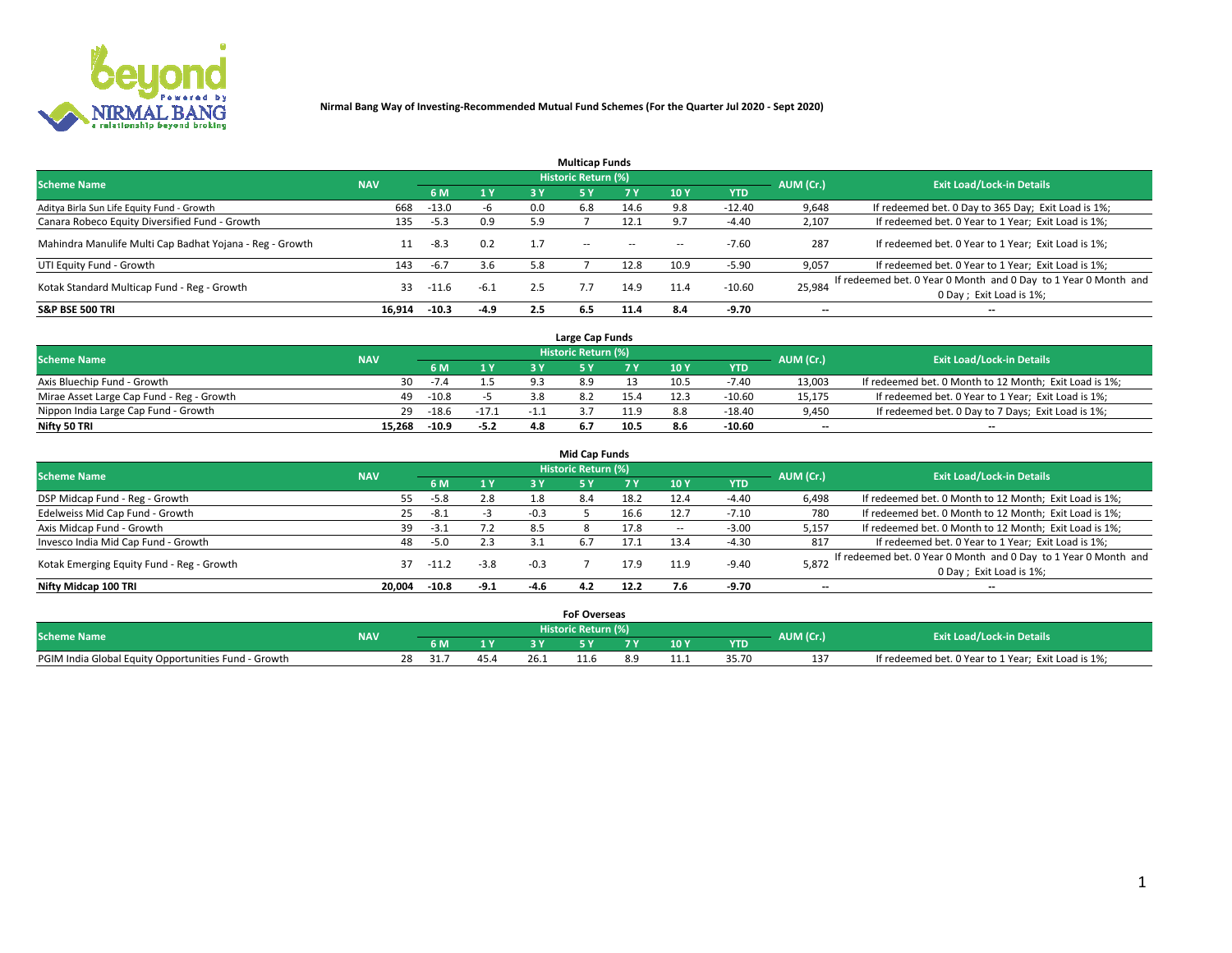

| Large & Midcap                                   |            |         |        |     |                     |      |            |            |                          |                                                      |  |  |  |  |
|--------------------------------------------------|------------|---------|--------|-----|---------------------|------|------------|------------|--------------------------|------------------------------------------------------|--|--|--|--|
| <b>Scheme Name</b>                               | <b>NAV</b> |         |        |     | Historic Return (%) |      |            |            | AUM (Cr.)                | <b>Exit Load/Lock-in Details</b>                     |  |  |  |  |
|                                                  |            | 6 M     | 1 Y    |     |                     | 7 V  | 10Y        | <b>YTD</b> |                          |                                                      |  |  |  |  |
| Mirae Asset Emerging Bluechip Fund - Growth      | 54         | $-1.5$  | 2.2    |     |                     | 22.9 | 18.3       | -6.40      | 8,808                    | If redeemed bet. 0 Year to 1 Year; Exit Load is 1%;  |  |  |  |  |
| Canara Robeco Emerging Equities - Growth         | 92         | -6.5    | $-0.6$ |     | 8.7                 | 21.4 | 15.4       | -5.40      | 5,162                    | If redeemed bet. 0 Year to 1 Year; Exit Load is 1%;  |  |  |  |  |
| Principal Emerging Bluechip Fund - Growth        | 100        | -8.6    | $-1.6$ | 0.9 |                     | 17.9 | 12.5       | $-7.70$    | 1,918                    | If redeemed bet. 0 Day to 365 Days; Exit Load is 1%; |  |  |  |  |
| Invesco India Growth Opportunities Fund - Growth | 32         | $-11.4$ | $-3.5$ | 37  | 6.6                 | 13.2 | 10.3       | $-10.70$   | 2,498                    | If redeemed bet. 0 Year to 1 Year; Exit Load is 1%;  |  |  |  |  |
| Sundaram Large and Mid Cap Fund - Reg - Growth   | 31         | $-15.7$ | $-8.5$ | 1.9 | 6.4                 | 13.2 |            | $-14.90$   | 1,025                    | If redeemed bet. 0 Day to 365 Days; Exit Load is 1%; |  |  |  |  |
| NIFTY Large Midcap 250 TRI                       | 6.782      | -9.4    | $-4.3$ | 1.8 |                     | 13.3 | <b>Q</b> ^ | $-8.60$    | $\overline{\phantom{a}}$ | $- -$                                                |  |  |  |  |

|                                                     |            |        |        | <b>Focused Funds</b>       |      |        |            |                          |                                                        |
|-----------------------------------------------------|------------|--------|--------|----------------------------|------|--------|------------|--------------------------|--------------------------------------------------------|
| <b>Scheme Name</b>                                  | <b>NAV</b> |        |        | <b>Historic Return (%)</b> |      |        |            | AUM (Cr.)                | <b>Exit Load/Lock-in Details</b>                       |
|                                                     |            | 6 M    | 4 V    |                            |      | 10 Y   | <b>YTD</b> |                          |                                                        |
| Axis Focused 25 Fund - Growth                       | 28         | $-8.7$ |        |                            | 13.6 | $\sim$ | $-8.40$    | 9,428                    | If redeemed bet. 0 Month to 12 Month; Exit Load is 1%; |
| ICICI Prudential Focused Equity Fund - Ret - Growth | 29         | 0.3    | -1.3   |                            | 10.5 |        | 0.90       | 614                      | If redeemed bet. 0 Year to 1 Year; Exit Load is 1%;    |
| SBI Focused Equity Fund - Growth                    | 142        | $-7.6$ | $-0.9$ |                            | 14.9 | 14.2   | $-7.50$    | 8,012                    | If redeemed bet. 0 Year to 1 Year; Exit Load is 1%;    |
| S&P BSE 500 TRI                                     | 16.914     | -10.3  | $-4.9$ |                            |      |        | -9.70      | $\overline{\phantom{a}}$ | $- -$                                                  |

| <b>Small Cap Funds</b>       |            |         |         |                     |      |      |                 |            |           |                                                     |  |  |  |
|------------------------------|------------|---------|---------|---------------------|------|------|-----------------|------------|-----------|-----------------------------------------------------|--|--|--|
| <b>Scheme Name</b>           | <b>NAV</b> |         |         | Historic Return (%) |      |      |                 |            | AUM (Cr.) | <b>Exit Load/Lock-in Details</b>                    |  |  |  |
|                              |            | 6 M     | 1 Y     |                     |      |      | 10 <sub>Y</sub> | <b>YTD</b> |           |                                                     |  |  |  |
| HDFC Small Cap Fund - Growth |            | $-15.5$ | $-19.4$ | $-4/$               |      | 11 Q |                 | $-13.70$   | 7,511     | If redeemed bet. 0 Year to 1 Year; Exit Load is 1%; |  |  |  |
| SBI Small Cap Fund - Growth  | 51.        | -6.8    |         |                     | 9.6  |      |                 | $-5.50$    | 3.374     | If redeemed bet. 0 Year to 1 Year; Exit Load is 1%; |  |  |  |
| Nifty Smallcap 100 TRI       | 6.028      | $-18.3$ | $-18.6$ | $-12.8$             | -1.5 | 8.8  |                 | -15.90     | $-$       | $- -$                                               |  |  |  |

| ELSS Schemes (Tax Saving u/s 80-C)           |            |         |        |                            |           |        |                          |            |                          |                                  |  |  |  |
|----------------------------------------------|------------|---------|--------|----------------------------|-----------|--------|--------------------------|------------|--------------------------|----------------------------------|--|--|--|
| <b>Scheme Name</b>                           | <b>NAV</b> |         |        | <b>Historic Return (%)</b> |           |        |                          |            | AUM (Cr.)                | <b>Exit Load/Lock-in Details</b> |  |  |  |
|                                              |            | - 6 M   | 1Y     | 3 Y                        | <b>5Y</b> | 7 Y    | 10 Y                     | <b>YTD</b> |                          |                                  |  |  |  |
| Aditya Birla Sun Life Tax Relief 96 - Growth | 30         | $-6.6$  | 0.4    |                            |           | 15.1   | 10.2                     | $-6.10$    | 9,177                    | Nil                              |  |  |  |
| Axis Long Term Equity Fund - Growth          | 45         | $-9.2$  | $-0.5$ | 6.3                        | 7.9       | 16.7   | 14.5                     | $-9.00$    | 19,127                   | Nil                              |  |  |  |
| Canara Robeco Equity Tax Saver Fund - Growth | 65         | $-4.8$  | $-0.4$ | 5.8                        |           | 12.8   | 10                       | $-4.40$    | 992                      | Nil                              |  |  |  |
| Invesco India Tax Plan - Growth              | 50         | $-8.1$  | $-1.5$ | -4.1                       | 6.8       | 14.6   | 11.4                     | $-7.70$    | 997                      | Nil                              |  |  |  |
| Mirae Asset Tax Saver Fund - Reg - Growth    | 18         | $-8.9$  | $-0.9$ |                            | $- -$     | $\sim$ | $\overline{\phantom{a}}$ | $-8.00$    | 3,142                    | Nil                              |  |  |  |
| S&P BSE 200 TRI                              | 5,492      | $-10.1$ | $-4.4$ | 3.5                        | 6.8       | 11.4   | 8.7                      | $-9.60$    | $\overline{\phantom{a}}$ | $- -$                            |  |  |  |

# 2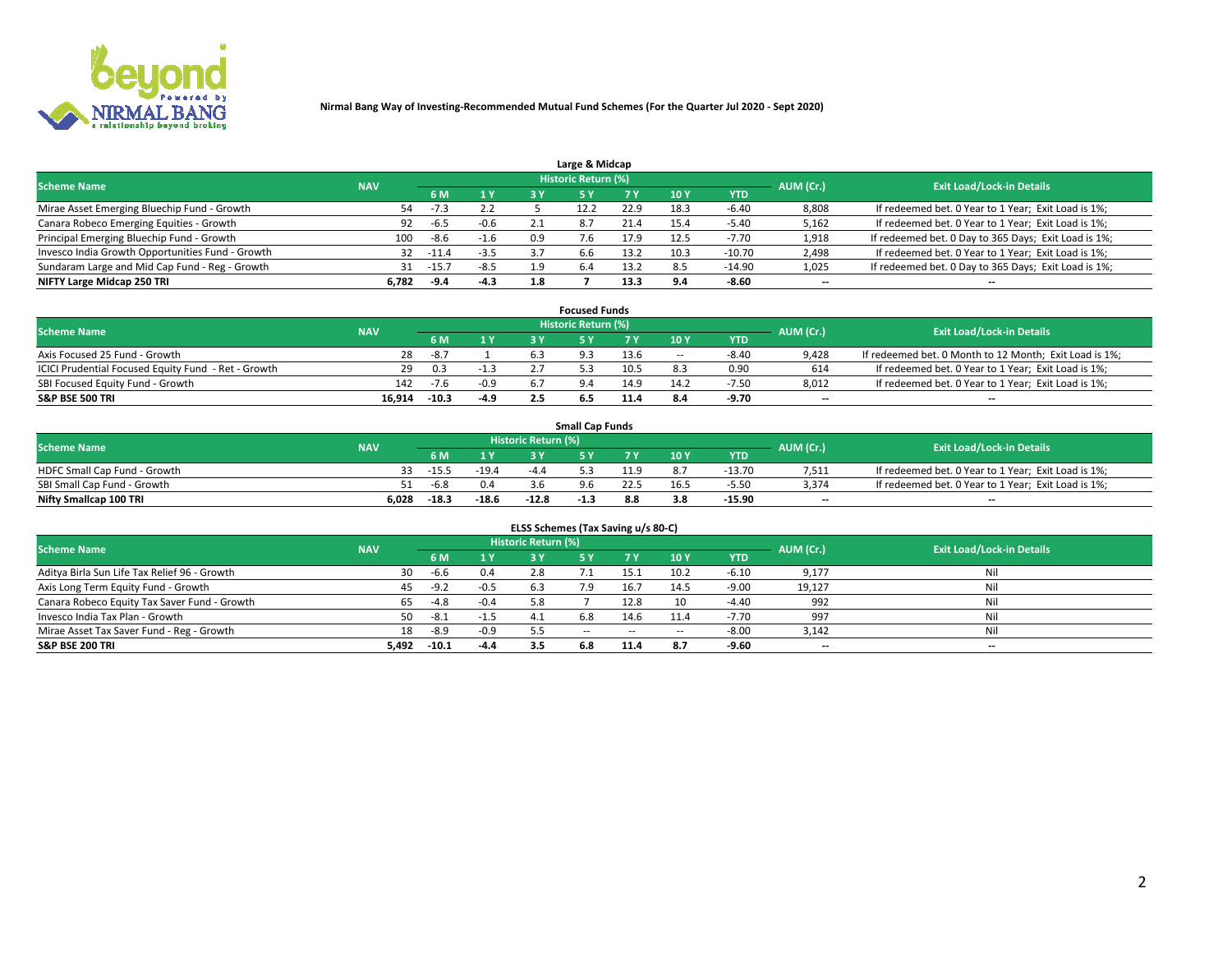

|                                                        |            |            |        |                            | <b>Solution Oriented</b> |      |                          |            |                          |                                                                             |
|--------------------------------------------------------|------------|------------|--------|----------------------------|--------------------------|------|--------------------------|------------|--------------------------|-----------------------------------------------------------------------------|
| <b>Scheme Name</b>                                     | <b>NAV</b> |            |        | <b>Historic Return (%)</b> |                          |      |                          |            | AUM (Cr.)                | <b>Exit Load/Lock-in Details</b>                                            |
|                                                        |            | <b>6 M</b> | 1 Y    | 73 V                       |                          |      | 10Y                      | <b>YTD</b> |                          |                                                                             |
|                                                        |            |            |        |                            |                          |      |                          |            |                          | If redeemed bet. 0 Year to 1 Year; Exit Load is 3%; If redeemed bet.        |
| <b>HDFC Childrens Gift Fund</b>                        | 119        | -5.4       | -2     | 3.3                        |                          | 13.2 | 12.2                     | $-4.60$    |                          | 3,022 1 Year to 2 Year; Exit Load is 2%; If redeemed bet. 2 Year to 3 Year; |
|                                                        |            |            |        |                            |                          |      |                          |            |                          | Exit Load is 1%:                                                            |
| Tata Retirement Savings Fund - Moderate Plan - Reg     | 30         | $-5.7$     | 1.2    | 3.5                        |                          | 14.6 |                          | $-5.20$    | 1,087                    | If redeemed bet. 0 Month to 61 Month; Exit Load is 1%;                      |
| Tata Retirement Savings Fund - Progressive Plan - Reg  | 29         | -8.4       | -1     | 3.4                        | 8.8                      | 14.1 | $\overline{\phantom{a}}$ | $-8.00$    | 728                      | If redeemed bet. 0 Month to 61 Month; Exit Load is 1%;                      |
| Tata Retirement Savings Fund - Reg - Conservative Plan | 22         | 2.9        | 6.9    | 5.4                        |                          | 9.6  | -                        | 3.30       | 138                      | If redeemed bet. 0 Month to 61 Month; Exit Load is 1%;                      |
| S&P BSE 200 TRI                                        | 5,492      | $-10.1$    | $-4.4$ | 3.5                        | 6.8                      | 11.4 | 8.7                      | $-9.60$    | $\overline{\phantom{a}}$ | $- -$                                                                       |

|                                                    |            |          |              |                            | <b>Index Fund</b> |      |      |            |                          |                                                      |
|----------------------------------------------------|------------|----------|--------------|----------------------------|-------------------|------|------|------------|--------------------------|------------------------------------------------------|
| <b>Scheme Name</b>                                 | <b>NAV</b> |          |              | <b>Historic Return (%)</b> |                   |      |      |            | AUM (Cr.)                | <b>Exit Load/Lock-in Details</b>                     |
|                                                    |            |          | $\sqrt{1}$ V | 2 V                        |                   | 7 V  | 10 Y | <b>YTD</b> |                          |                                                      |
| HDFC Index Fund-NIFTY 50 Plan                      | 99         | $-11.5$  | -6.1         |                            |                   |      |      | $-11.20$   | 1,622                    | If redeemed bet. 0 Day to 3 Day; Exit Load is 0.25%; |
| ICICI Prudential Nifty Next 50 Index Fund - Growth |            | -8.0     | $-2.6$       |                            |                   |      | xь   | -7.50      | 769                      | Nil                                                  |
| UTI Nifty Index Fund - Growth                      |            | 71 -11.3 | $-5.7$       |                            |                   |      |      | $-11.00$   | 2.147                    | Nil                                                  |
| Nifty 50 TRI                                       | 15.268     | $-10.9$  | $-5.2$       | 4.8                        | 6.7               | 10.5 | 8.6  | $-10.60$   | $\overline{\phantom{a}}$ | $- -$                                                |

|                                       |            |         |                                           |                            | <b>Contra/Value Fund</b> |     |     |            |                          |                                                     |
|---------------------------------------|------------|---------|-------------------------------------------|----------------------------|--------------------------|-----|-----|------------|--------------------------|-----------------------------------------------------|
| <b>Scheme Name</b>                    | <b>NAV</b> |         |                                           | <b>Historic Return (%)</b> |                          |     |     |            | AUM (Cr.)                | <b>Exit Load/Lock-in Details</b>                    |
|                                       |            |         | $\blacktriangleleft$ $\blacktriangledown$ |                            |                          | 7 V | 10Y | <b>YTD</b> |                          |                                                     |
| Invesco India Contra Fund - Growth    |            | -6.3    | $-0.8$                                    |                            |                          |     |     | -5.30      | 4,662                    | If redeemed bet. 0 Year to 1 Year; Exit Load is 1%; |
| UTI Value Opportunities Fund - Growth | 59         | $-9.7$  | -2.Z                                      |                            |                          |     |     | -9.00      | 3,750                    | If redeemed bet. 0 Year to 1 Year; Exit Load is 1%; |
| <b>S&amp;P BSE 500 TRI</b>            | 16.914     | $-10.3$ | -4.9                                      |                            |                          |     |     | -9.70      | $\overline{\phantom{a}}$ | $- -$                                               |

| Sector/Thematic                                                           |            |         |         |                            |            |           |      |            |                          |                                                                              |  |  |  |
|---------------------------------------------------------------------------|------------|---------|---------|----------------------------|------------|-----------|------|------------|--------------------------|------------------------------------------------------------------------------|--|--|--|
| <b>Scheme Name</b>                                                        | <b>NAV</b> |         |         | <b>Historic Return (%)</b> |            |           |      |            | AUM (Cr.)                | <b>Exit Load/Lock-in Details</b>                                             |  |  |  |
|                                                                           |            | 6 M     | 1 Y     | 3 Y                        | 5 Y        | <b>7Y</b> | 10Y  | <b>YTD</b> |                          |                                                                              |  |  |  |
| Canara Robeco Consumer Trends Fund - Reg - Growth                         | 40         | $-6.7$  | 2.2     | 5.6                        | 8.6        | 14.2      | 12.1 | $-6.80$    | 372                      | If redeemed bet. 0 Year to 1 Year; Exit Load is 1%;                          |  |  |  |
| Mirae Asset Great Consumer Fund - Growth                                  | 34         | $-10.4$ | $-0.4$  |                            |            | 14.6      | -    | $-10.00$   | 867                      | If redeemed bet. 0 Year to 1 Year; Exit Load is 1%;                          |  |  |  |
| <b>ICICI Prudential Technology Fund - Growth</b>                          | 58         | $-0.3$  | 2.5     | 13.2                       | 8.8        | 16.3      | 13.8 | 0.50       | 354                      | If redeemed bet. 0 Day to 15 Day; Exit Load is 1%;                           |  |  |  |
| Nippon India Pharma Fund - Growth                                         | 190        | 25.1    | 35.5    | 12.7                       |            | 14.7      | 13.5 | 25.10      | 2,992                    | If redeemed bet. 0 Month and 0 Day to 1 Month and 0 Day; Exit<br>Load is 1%: |  |  |  |
| BNP Paribas India Consumption Fund - Reg - Growth                         | 13         | $-4.0$  | 8.5     | $\sim$ $-$                 | $\sim$ $-$ |           |      | $-3.00$    | 495                      | If redeemed bet. 0 Month to 12 Month; Exit Load is 1%;                       |  |  |  |
| ICICI Prudential Banking and Financial Services Fund - Retail -<br>Growth | 51         | -27.3   | $-24.9$ | $-4.1$                     | 5.9        | 13.3      |      | $-27.10$   | 2,265                    | If redeemed bet. 0 Day to 15 Day; Exit Load is 1%;                           |  |  |  |
| <b>S&amp;P BSE 500 TRI</b>                                                | 16.914     | $-10.3$ | $-4.9$  | 2.5                        | 6.5        | 11.4      | 8.4  | $-9.70$    | $\overline{\phantom{a}}$ | $- -$                                                                        |  |  |  |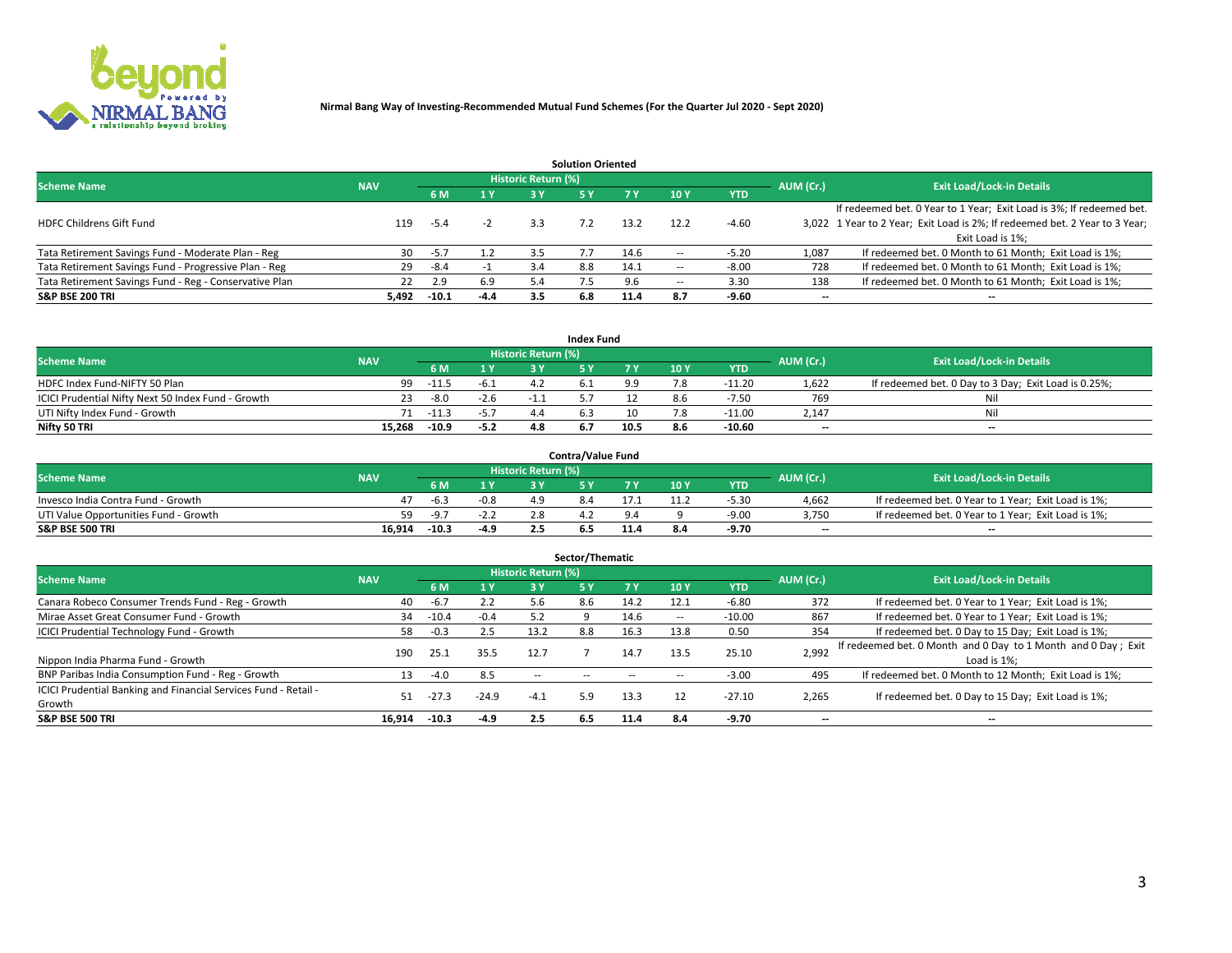

| <b>Dynamic Asset Allocation Funds</b>                   |            |        |                |                            |            |       |                          |            |                          |                                                          |  |  |  |  |
|---------------------------------------------------------|------------|--------|----------------|----------------------------|------------|-------|--------------------------|------------|--------------------------|----------------------------------------------------------|--|--|--|--|
| <b>Scheme Name</b>                                      | <b>NAV</b> |        |                | <b>Historic Return (%)</b> |            |       |                          |            | AUM (Cr.)                | <b>Exit Load/Lock-in Details</b>                         |  |  |  |  |
|                                                         |            | 6 M    | 1 <sub>Y</sub> |                            | <b>5 Y</b> |       | 10Y                      | <b>YTD</b> |                          |                                                          |  |  |  |  |
| ICICI Prudential Balanced Advantage Fund - Reg - Growth | 36         | $-4.7$ | 1.6            | 5.1                        |            | 11.4  | 10.8                     | $-4.40$    | 24,583                   | If redeemed bet. 0 Year to 1 Year; Exit Load is 1%;      |  |  |  |  |
| Invesco India Dynamic Equity Fund - Growth              | -29        | $-4.5$ | $-1.2$         |                            | 5.6        |       | 8.9                      | $-4.40$    | 741                      | If redeemed bet. 0 Month to 3 Month; Exit Load is 0.25%; |  |  |  |  |
| Nippon India Balanced Advantage Fund - Growth           | 90         | $-5.2$ | $-2.3$         |                            |            |       | 8.9                      | $-5.00$    | 2,664                    | If redeemed bet. 0 Month to 12 Month; Exit Load is 1%;   |  |  |  |  |
| SBI Dynamic Asset Allocation Fund - Reg - Growth        |            | $-7.0$ | $-2.8$         | 2.3                        | 5.4        | $- -$ | $\overline{\phantom{a}}$ | $-6.70$    | 561                      | If redeemed bet. 0 Month to 12 Month; Exit Load is 1%;   |  |  |  |  |
| NIFTY 50 Hybrid Composite Debt 65:35 Index              | 10,278     | $-3.1$ | 2.3            | 7.1                        | - 8.1      | 10.4  | 9.1                      | $-2.70$    | $\overline{\phantom{a}}$ |                                                          |  |  |  |  |

| <b>Hybrid Aggressive</b>                        |            |                                  |        |     |            |        |      |            |                          |                                                        |  |  |  |
|-------------------------------------------------|------------|----------------------------------|--------|-----|------------|--------|------|------------|--------------------------|--------------------------------------------------------|--|--|--|
| <b>Scheme Name</b>                              | AUM (Cr.)  | <b>Exit Load/Lock-in Details</b> |        |     |            |        |      |            |                          |                                                        |  |  |  |
|                                                 | <b>NAV</b> | 6 M                              | 1 V    | ا ? |            | 7 V    | 10Y  | <b>YTD</b> |                          |                                                        |  |  |  |
| Canara Robeco Equity Hybrid Fund - Growth       | 166        | $-2.1$                           | 4.2    |     |            | 13.6   | 10.9 | $-1.40$    | 3,041                    | If redeemed bet. 0 Year to 1 Year; Exit Load is 1%;    |  |  |  |
| SBI Equity Hybrid Fund - Growth                 | 137        | $-6.6$                           | 0.0    |     |            | 13.4   | 10.6 | $-6.20$    | 28,584                   | If redeemed bet. 0 Month to 12 Month; Exit Load is 1%; |  |  |  |
| Mirae Asset Hybrid - Equity Fund - Reg - Growth |            | -6.1                             | $-0.7$ | 5.2 | $\sim$ $-$ | $\sim$ | --   | $-5.70$    | 3,274                    | If redeemed bet. 0 Year to 1 Year; Exit Load is 1%;    |  |  |  |
| ICICI Prudential Equity & Debt Fund - Growth    | 126        | $-10.1$                          | $-6.2$ |     |            | 12.4   | 11.4 | $-9.90$    | 17,423                   | If redeemed bet. 0 Year to 1 Year; Exit Load is 1%;    |  |  |  |
| NIFTY 50 Hybrid Composite Debt 65:35 Index      | 10.278     | $-3.1$                           | 2.3    |     |            | 10.4   |      | $-2.70$    | $\overline{\phantom{a}}$ | $- -$                                                  |  |  |  |

| <b>Arbitrage Fund</b>                      |            |    |        |     |                     |  |        |        |      |           |                                                          |  |  |  |
|--------------------------------------------|------------|----|--------|-----|---------------------|--|--------|--------|------|-----------|----------------------------------------------------------|--|--|--|
| <b>Scheme Name</b>                         | <b>NAV</b> |    |        |     | Historic Return (%) |  |        |        |      | AUM (Cr.) | <b>Exit Load/Lock-in Details</b>                         |  |  |  |
|                                            |            |    | 1 M    | 3 M |                     |  |        |        | YTD  |           |                                                          |  |  |  |
| IDFC Arbitrage Fund - Reg - Growth         |            | 25 | $-0.9$ | 2.9 | 3.8                 |  |        |        | 4.10 | 7.978     | If redeemed bet. 0 Month to 1 Month; Exit Load is 0.25%; |  |  |  |
| Kotak Equity Arbitrage Fund - Reg - Growth |            | 28 | $-0.7$ | 3.4 |                     |  |        |        | 4.90 | 14,663    | If redeemed bet. 0 Day to 30 Day; Exit Load is 0.25%;    |  |  |  |
| Tata Arbitrage Fund - Reg - Growth         |            |    | 0.8    |     |                     |  | $\sim$ | $\sim$ | 5.90 | 2,062     | If redeemed bet. 0 Day to 30 Day; Exit Load is 0.25%;    |  |  |  |
| Nippon India Arbitrage Fund - Growth       |            | 20 | . በ 7  |     | 4.9                 |  |        |        | 5.00 | 7.944     | If redeemed bet. 0 Month to 1 Month; Exit Load is 0.25%; |  |  |  |

| Overnight Fund                                      |            |     |            |                     |     |     |            |                 |                          |                                  |  |  |  |  |
|-----------------------------------------------------|------------|-----|------------|---------------------|-----|-----|------------|-----------------|--------------------------|----------------------------------|--|--|--|--|
| <b>Scheme Name</b>                                  | <b>NAV</b> |     |            | Historic Return (%) |     |     | <b>YTM</b> | Avg.            | AUM (Cr.)                | <b>Exit Load/Lock-in Details</b> |  |  |  |  |
|                                                     |            | 1W  | <b>2 W</b> | 1 M                 | : M | 1 Y |            | <b>Maturity</b> |                          |                                  |  |  |  |  |
| Aditya Birla Sun Life Overnight Fund - Reg - Growth | 1,086      | 2.9 | 2.8        | 2.8                 | 2.9 |     | 3.25       |                 | 8,257                    | Nil                              |  |  |  |  |
| HDFC Overnight Fund - Growth                        | 2,977      |     | 2.8        |                     |     |     | 3.18       | $\sim$ $-$      | 13,989                   | Nil                              |  |  |  |  |
| ICICI Prudential Overnight Fund - Reg - Growth      | 108        | 2.9 | 2.8        | 2.8                 |     |     | 3.19       |                 | 10,566                   | Nil                              |  |  |  |  |
| Nippon India Overnight Fund - Reg - Growth          | 108        | 3.0 | 2.9        | 2.8                 |     |     | 3.24       | 0.00            | 4,597                    | Nil                              |  |  |  |  |
| Kotak Overnight Fund - Reg - Growth                 | 1,073      | 2.9 | 2.8        |                     | 2.9 |     | 3.18       |                 | 6,585                    | Nil                              |  |  |  |  |
| <b>CRISIL Liquid Fund Index</b>                     | $- -$      | 3.9 |            | 4.4                 | 4.9 | 5.7 | --         | $- -$           | $\overline{\phantom{a}}$ | $- -$                            |  |  |  |  |

#### **Overnight Fund**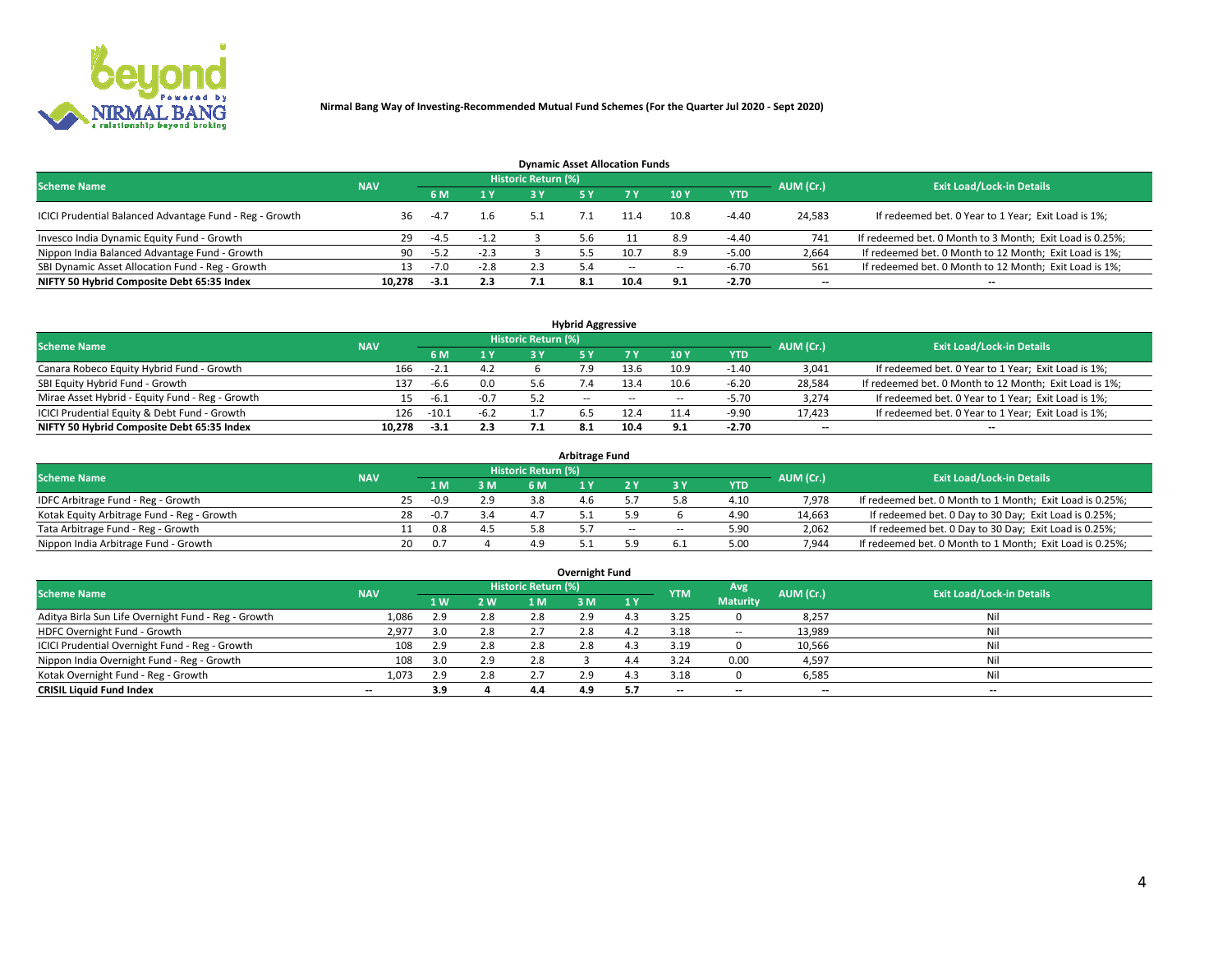

| <b>Liquid Funds</b>                              |            |     |     |                     |     |              |            |                 |           |                                  |  |  |  |  |
|--------------------------------------------------|------------|-----|-----|---------------------|-----|--------------|------------|-----------------|-----------|----------------------------------|--|--|--|--|
| <b>Scheme Name</b>                               | <b>NAV</b> |     |     | Historic Return (%) |     |              | <b>YTM</b> | Avg             | AUM (Cr.) | <b>Exit Load/Lock-in Details</b> |  |  |  |  |
|                                                  |            | 4W  | 2 W | 1 M                 | M   | $\sqrt{1}$ Y |            | <b>Maturity</b> |           |                                  |  |  |  |  |
| Aditya Birla Sun Life Liquid Fund - Reg - Growth | 322        | 3.3 | 3.8 | 4.3                 |     |              | 4.06       | 0.12            | 43,090    | *Ref Footnote                    |  |  |  |  |
| ICICI Prudential Liquid Fund - Reg - Growth      | 296        |     | 3.5 | 4.1                 | 4.  |              | 4.07       | 0.13            | 57,566    | *Ref Footnote                    |  |  |  |  |
| Kotak Liquid Fund - Reg - Growth                 | 4,049      |     | 3.5 |                     | 4.4 |              | 3.64       | 0.12            | 32,360    | *Ref Footnote                    |  |  |  |  |
| Nippon India Liquid Fund - Growth                | 4,887      |     | 3.5 | 4.2                 | 4.8 |              | 3.89       | 0.13            | 31,728    | *Ref Footnote                    |  |  |  |  |
| Mahindra Manulife Liquid Fund - Reg - Growth     | 1,299      | 3.2 | 3.7 |                     | 4.6 |              |            | 0.06            | 2,362     | *Ref Footnote                    |  |  |  |  |
| <b>CRISIL Liquid Fund Index</b>                  | $- -$      | 3.9 |     | 4.4                 | 4.9 |              | --         | $- -$           | --        | $\overline{\phantom{a}}$         |  |  |  |  |

| <b>Ultra Short Fund</b>                      |            |      |      |                            |  |        |                          |                 |           |                                  |  |  |  |  |
|----------------------------------------------|------------|------|------|----------------------------|--|--------|--------------------------|-----------------|-----------|----------------------------------|--|--|--|--|
| <b>Scheme Name</b>                           | <b>NAV</b> |      |      | <b>Historic Return (%)</b> |  |        | <b>YTM</b>               | Avg             | AUM (Cr.) | <b>Exit Load/Lock-in Details</b> |  |  |  |  |
|                                              |            | 1 M. | 3 M  | 6 M                        |  | 3 Y    |                          | <b>Maturity</b> |           |                                  |  |  |  |  |
| HDFC Ultra Short Term Fund - Reg - Growth    |            | 10.8 | 10.4 |                            |  | $\sim$ | 5.39                     | $\sim$ $-$      | 7,697     | Nil                              |  |  |  |  |
| L&T Ultra Short Term Fund - Growth           |            | 7.4  | 8.8  |                            |  |        | 4.38                     | $\sim$ $-$      | 1.960     | Nil                              |  |  |  |  |
| <b>NIFTY Ultra Short Duration Debt Index</b> | 4,141      |      | 7.6  | 6.8                        |  |        | $\overline{\phantom{a}}$ | $- -$           | --        | $-$                              |  |  |  |  |

| <b>Monev Market Fund</b>                                |            |      |      |                     |     |       |                          |                 |                          |                                  |  |  |  |  |
|---------------------------------------------------------|------------|------|------|---------------------|-----|-------|--------------------------|-----------------|--------------------------|----------------------------------|--|--|--|--|
| <b>Scheme Name</b>                                      | <b>NAV</b> |      |      | Historic Return (%) |     |       | <b>YTM</b>               | Avg             | AUM (Cr.)                | <b>Exit Load/Lock-in Details</b> |  |  |  |  |
|                                                         |            | 1 M  | 3 M  | 6 M                 |     | -3 Y  |                          | <b>Maturity</b> |                          |                                  |  |  |  |  |
| Aditya Birla Sun Life Money Manager Fund - Reg - Growth | 277        | 10.0 | 10.7 | 8.6                 | 8.1 | 7.9   | 4.91                     | 0.70            | 8,422                    | Nil                              |  |  |  |  |
| HDFC Money Market Fund - Growth                         | 4,295      | 10.7 | 11.5 | 8.7                 | 8.2 |       | 4.76                     | $\sim$ $\sim$   | 8,422                    | Nil                              |  |  |  |  |
| Tata Money Market Fund - Reg - Growth                   | 3,532      | 9.1  | 10   | 8.2                 |     |       |                          | $\sim$ $-$      | 424                      | Nil                              |  |  |  |  |
| <b>CRISIL Liquid Fund Index</b>                         | $- -$      | 4.4  | 4.9  | 5.2                 |     | $- -$ | $\overline{\phantom{a}}$ | $-$             | $\overline{\phantom{a}}$ | $\overline{\phantom{a}}$         |  |  |  |  |

|                                       |            |       |      |                     | <b>Short Term Fund</b> |     |      |                 |           |                                  |
|---------------------------------------|------------|-------|------|---------------------|------------------------|-----|------|-----------------|-----------|----------------------------------|
| <b>Scheme Name</b>                    | <b>NAV</b> |       |      | Historic Return (%) |                        |     | YTM  | Avg             | AUM (Cr.) | <b>Exit Load/Lock-in Details</b> |
|                                       |            | 1 M . | 3 M  | 6 M                 |                        | 2V  |      | <b>Maturity</b> |           |                                  |
| HDFC Short Term Debt Fund - Growth    |            | 28.8  | 22.9 | 13.6                | 11.9                   | 8.8 | 7.26 | $\sim$ $-$      | 11,138    | M                                |
| Nippon India Short Term Fund - Growth | 39         | 25.0  | 18.8 |                     | 10.6                   | '.n | 5.56 | 2.87            | 6,106     | N                                |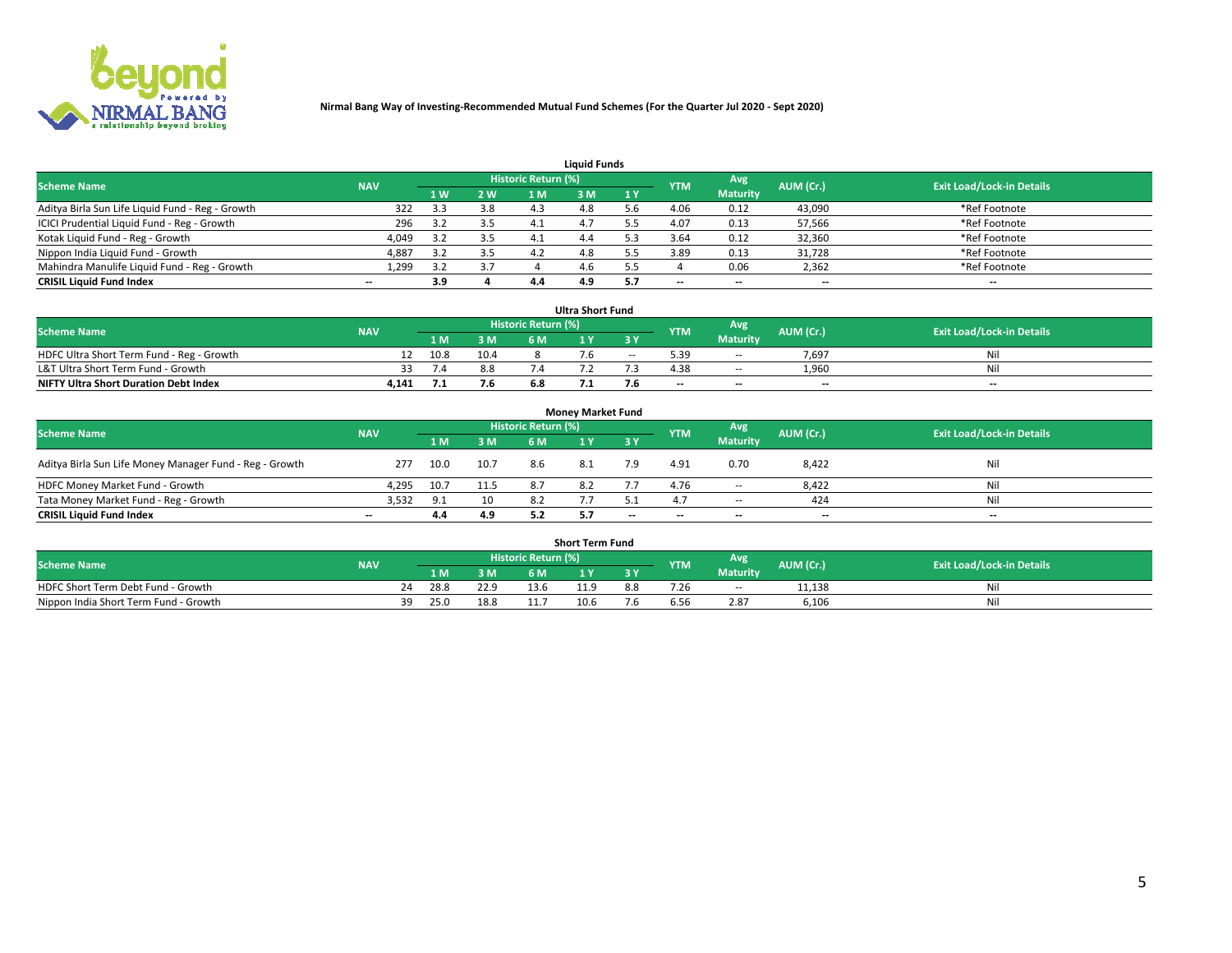

|                                           | <b>Low Duration Fund</b> |      |      |                     |     |     |            |                 |           |                                  |  |  |  |  |  |
|-------------------------------------------|--------------------------|------|------|---------------------|-----|-----|------------|-----------------|-----------|----------------------------------|--|--|--|--|--|
| <b>Scheme Name</b>                        | <b>NAV</b>               |      |      | Historic Return (%) |     |     | <b>YTM</b> | <b>Avg</b>      | AUM (Cr.) | <b>Exit Load/Lock-in Details</b> |  |  |  |  |  |
|                                           |                          | 1 M. | 3 M  | 6 M                 |     | 2 V |            | <b>Maturity</b> |           |                                  |  |  |  |  |  |
| Axis Treasury Advantage Fund - Growth     | 2.327                    | 16.5 | 13.4 |                     | 8.9 |     |            | 1.01            | 4.777     | Nil                              |  |  |  |  |  |
| Canara Robeco Savings Fund - Reg - Growth |                          | 12.7 | 11.9 | 8.4                 |     |     | 4.62       | $- -$           | 1,049     | Nil                              |  |  |  |  |  |
| IDFC Low Duration Fund - Reg - Growth     | 29                       | 16.4 |      |                     | 8.6 |     | 4.59       | 0.97            | 4,144     | Nil                              |  |  |  |  |  |

| <b>Banking &amp; PSU Bond Funds</b>                 |            |    |      |      |                     |  |     |            |                 |           |                                  |  |  |  |
|-----------------------------------------------------|------------|----|------|------|---------------------|--|-----|------------|-----------------|-----------|----------------------------------|--|--|--|
| <b>Scheme Name</b>                                  | <b>NAV</b> |    |      |      | Historic Return (%) |  |     | <b>YTM</b> | Avg             | AUM (Cr.) | <b>Exit Load/Lock-in Details</b> |  |  |  |
|                                                     |            |    | 1 M. | 3 M  | 6 M                 |  |     |            | <b>Maturity</b> |           |                                  |  |  |  |
| HDFC Banking and PSU Debt Fund - Reg - Growth       |            |    | 27.1 | 21.5 |                     |  | 8.4 | 6.94       | $\sim$ $-$      | 6.416     | Ni                               |  |  |  |
| Kotak Banking and PSU Debt Fund - Reg - Growth      |            | 49 | 26.9 | 23.2 |                     |  | 8.9 |            | 4.12            | 6,163     | Ni                               |  |  |  |
| Nippon India Banking & PSU Debt Fund - Reg - Growth |            | 16 | 27.7 | 23.7 |                     |  |     | 5.65       | 2.98            | 4,973     | Νi                               |  |  |  |

| <b>Corporate Bond Funds</b>                         |            |      |      |                            |      |  |            |            |           |                                                         |  |  |  |  |
|-----------------------------------------------------|------------|------|------|----------------------------|------|--|------------|------------|-----------|---------------------------------------------------------|--|--|--|--|
| <b>Scheme Name</b>                                  | <b>NAV</b> |      |      | <b>Historic Return (%)</b> |      |  | <b>YTM</b> | Avg        | AUM (Cr.) | <b>Exit Load/Lock-in Details</b>                        |  |  |  |  |
|                                                     |            |      | 3 M  | 6 M                        |      |  |            | Maturity   |           |                                                         |  |  |  |  |
| ICICI Prudential Corporate Bond Fund - Reg - Growth |            | 26.3 | 23.1 | 13.6                       |      |  |            |            | 12.707    | Nil                                                     |  |  |  |  |
| L&T Triple Ace Bond Fund - Reg - Growth             | 56         | 27.4 | 35.2 | 18.6                       | 13.6 |  | 6.71       | $\sim$ $-$ | 3,871     | If redeemed bet. 0 Month to 3 Month; Exit Load is 0.5%; |  |  |  |  |
| Kotak Corporate Bond Fund - Std - Growth            | 2,803      | 25.0 | 18.4 | 11.6                       | 10.6 |  |            | 1.68       | 4,359     | Nil                                                     |  |  |  |  |

| <b>Credit Risk Fund</b>                    |            |    |      |      |                     |     |     |            |                 |                                                           |                                                           |  |  |
|--------------------------------------------|------------|----|------|------|---------------------|-----|-----|------------|-----------------|-----------------------------------------------------------|-----------------------------------------------------------|--|--|
| <b>Scheme Name</b>                         | <b>NAV</b> |    |      |      | Historic Return (%) |     |     | <b>YTM</b> | Avg             | AUM (Cr.)                                                 | <b>Exit Load/Lock-in Details</b>                          |  |  |
|                                            |            |    | 1 M  | 3 M  | 6 M                 |     | 3 Y |            | <b>Maturity</b> |                                                           |                                                           |  |  |
| ICICI Prudential Credit Risk Fund - Growth |            | 22 | 24.4 | 13.1 | 9.4                 |     |     | 9.29       | 2.53            | 6,695                                                     | If redeemed bet. 0 Year to 1 Year; Exit Load is 1%;       |  |  |
| HDFC Credit Risk Debt Fund - Reg - Growth  |            |    | 33.3 | 13.1 | 9.3                 |     |     | 10.53      |                 | 6,309                                                     | If redeemed bet. 0 Month to 12 Month; Exit Load is 1%; If |  |  |
|                                            |            |    |      |      |                     |     |     |            | $\sim$ $-$      |                                                           | redeemed bet. 12 Month to 18 Month; Exit Load is 0.5%;    |  |  |
|                                            |            |    |      |      |                     |     |     |            |                 |                                                           | If redeemed bet. 0 Month to 12 Month; Exit Load is 3%; If |  |  |
| SBI Credit Risk Fund - Growth              |            | 33 | 25.0 | 13.9 | 9.4                 | 8.8 | 6.7 | 8.77       | 3,949<br>2.02   | redeemed bet. 12 Month to 24 Month; Exit Load is 1.5%; If |                                                           |  |  |
|                                            |            |    |      |      |                     |     |     |            |                 |                                                           | redeemed bet. 24 Month to 36 Month; Exit Load is 0.75%;   |  |  |

| <b>Floater Fund</b>                      |            |  |                     |      |     |      |     |            |                 |           |                                                         |
|------------------------------------------|------------|--|---------------------|------|-----|------|-----|------------|-----------------|-----------|---------------------------------------------------------|
| <b>Scheme Name</b>                       | <b>NAV</b> |  | Historic Return (%) |      |     |      |     |            | Avg             | AUM (Cr.) | <b>Exit Load/Lock-in Details</b>                        |
|                                          |            |  | 1 M                 | ЗM   | 6 M | - 17 | י כ | <b>YTM</b> | <b>Maturity</b> |           |                                                         |
| Nippon India Floating Rate Fund - Growth |            |  | 29.1                | 23.4 | 14. | .    |     |            | 2.88            | 9.732     | If redeemed bet. 0 Month to 1 Month; Exit Load is 0.5%; |